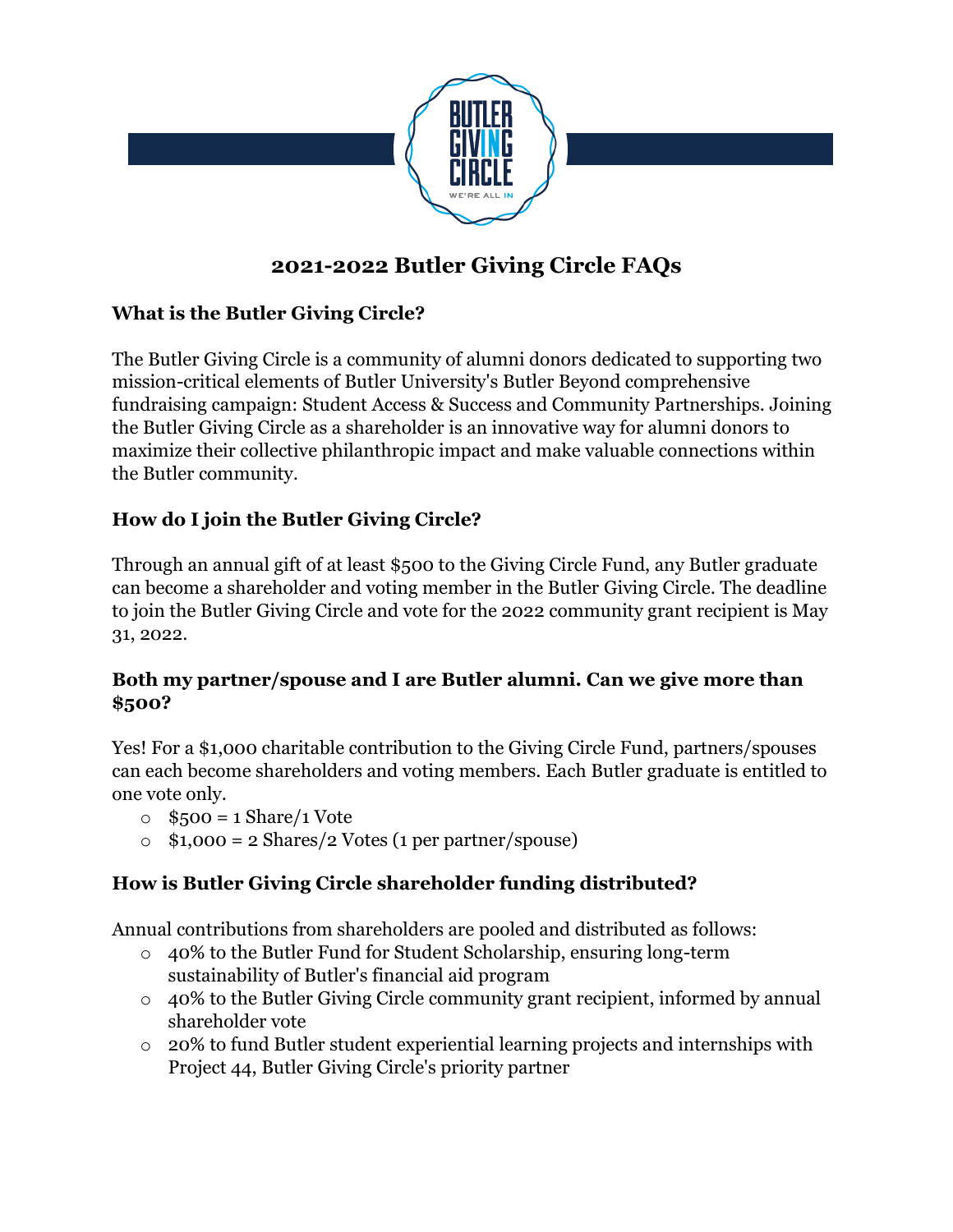

## **Do I have to live in Indianapolis to join the Butler Giving Circle?**

No! The benefit of being a Butler Giving Circle shareholder, regardless of location, is the opportunity to maximize the collective impact of the alumni community. Support for the Butler Giving Circle inspires students and faculty to imagine new was of broadening Butler's community partnerships, while providing much needed scholarship funding to students in the process.

### **Can shareholders vote remotely?**

Shareholders must attend the Annual Shareholder Meeting in June (either in-person or via a remote option) to cast votes. Proxy votes are not permitted.

### **What opportunities exist outside of voting?**

As a Shareholder, you can look forward to opportunities to engage with students, alumni, Butler leaders, and community partners throughout the year, and will receive regular updates on student-driven projects funded by the Giving Circle community grant.

### **How are Butler Giving Circle community grant finalists selected?**

Current Butler students, faculty, and staff engaged with Indianapolis community partnerships may submit project ideas that aim to make a meaningful impact in the organization and in the community. After an initial review of project proposals by Butler University Advancement and the Butler Giving Circle Executive Committee, Butler Giving Circle shareholders will have the opportunity to recommend final recipients by vote at the Butler Giving Circle annual meeting in June 2022.

Applications for the 2022 Butler Giving Circle community grant cycle will be accepted beginning in April 2022.

#### **How many grants has the Butler Giving Circle awarded?**

Since its inception in 2019, the Butler Giving Circle has awarded two community grants:

In July of 2020, the first annual Butler Giving Circle community grant was awarded to the Desmond Tutu Peace Lab at Butler University to support local nonviolence training workshops in partnership with the Martin Luther King Community Center.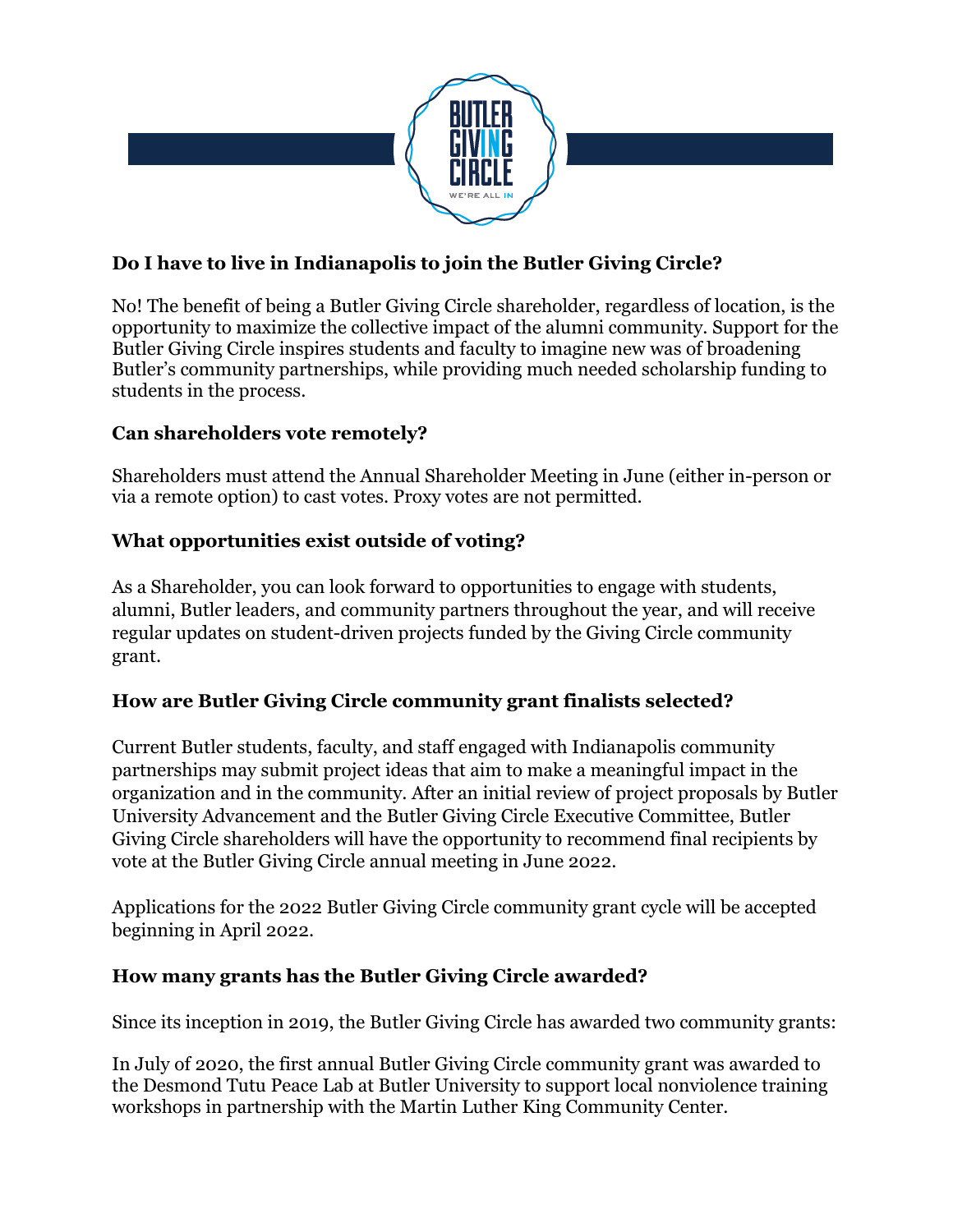

In June of 2021, Shareholders voted to award grant funding to the Butler University College of Education, in support of their proposal *Mentoring Toward Social Justice and Equity in our Schools and Communities*. Funding will be used to develop a mentoring program in which experienced teachers of color from the Partnership for Inquiry Learning's Leadership Group will mentor small groups of COE students in inclusive, culturally responsive, anti-racist teaching.

#### **Why does the grant recipient have to have an existing partnership with Butler University?**

Butler University is a  $501(c)(3)$  organization and is not legally allowed to take taxdeductible donations from individuals and direct them to another not-for-profit organization. Grant funds are transferred to and spent by the Butler entity listed on the grant application and cannot be granted to the community partner organization directly. The requesting Butler entity must use funding to support a community impact project in partnership with an Indianapolis organization.

### **Is my gift tax deductible?**

Charitable gifts made by individuals and entities to Butler University are eligible for deduction under the direction of federal tax laws.

#### **Does my \$500 shareholder contribution count toward other Butler [Giving](https://www.butler.edu/giving-societies) [Societies?](https://www.butler.edu/giving-societies)**

Yes! Your \$500 gift counts toward your President's Club annual gift and also toward your cumulative cash giving for Carillon Society.

### **How do I make my gift?**

Online via credit card:<https://www.butler.edu/givingcircle>

Phone: Call Chelsea Hennessy '12, Associate Director of Butler Community Engagement, at 317-940-3057 to make your gift by phone.

Mail: Make your check to *Butler University Giving Circle Fund* and mail to: Butler University University Advancement 4600 Sunset Avenue Indianapolis, IN 46208